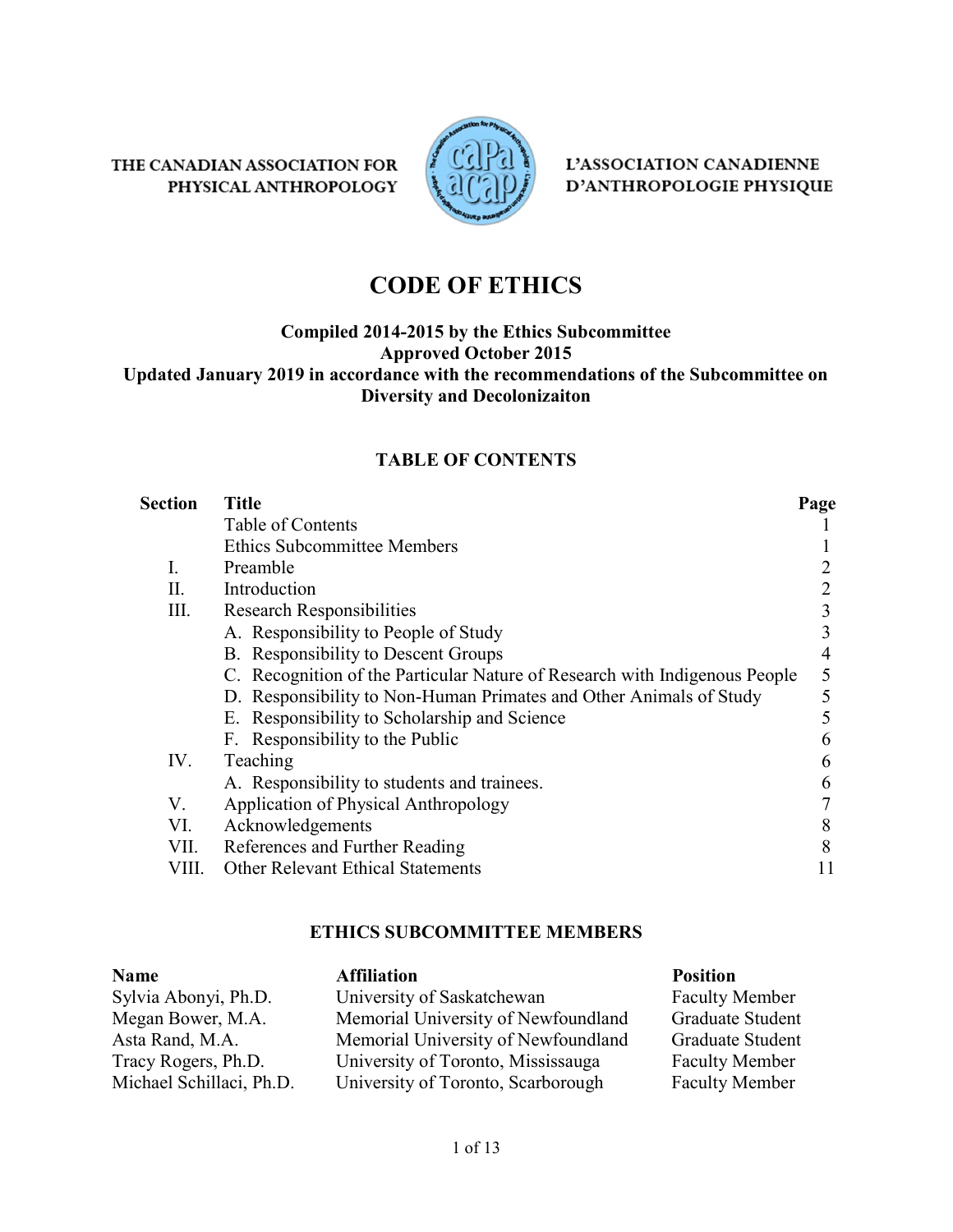#### I. PREAMBLE

Physical anthropology is a diverse field of study, with research interests ranging from the biology and evolution of human and non-human primates and their ancestors, to forensic anthropology and the study of human skeletons from past populations. Physical anthropologists are also part of the overall discipline of anthropology, as well as members of various other professional, scholarly, and stakeholder communities. In their professional conduct, physical anthropologists have ethical responsibilities to their research subjects, their discipline, their scholarly partnerships, the public, and to the environment.

Canadian researchers have had a profound impact on the ethical treatment of human remains (see Buikstra 2006:408-412). For example, the CAPA-ACAP 1979 Committee Report included a ground-breaking statement on the ethical study of human remains (Cybulski et al. 1979). The report represented a response to public concern over the study of human skeletal remains from Canadian archaeological sites and was the first of its kind for any anthropological organization worldwide. While much discussion focused on the concerns of living Indigenous people regarding their cultural and biological heritage, recommendations presented within the report included increased interaction and collaboration with local communities and the equal treatment of all human remains, regardless of heritage (Cybulski et al. 1979). Buikstra (2006:410) notes this stance contrasted markedly with the position taken by the American Journal of Physical Anthropology in 1982.

Although approaches to the ethical treatment of human remains and collaboration with Indigenous groups have a long history in Canadian research (e.g., Buikstra 2006:408-412; Cybulski 2011; Cybulski and Katzenberg 2014), an overarching document outlining the general ethical responsibilities and guidelines for the conduct of research and scholarly and professional work in all aspects of physical anthropology in Canada has been lacking. The present document represents the first CAPA-ACAP Code of Ethics to address ethical concerns relevant within the various subfields of physical anthropology. It is consistent with the most recent ethical codes developed by related professional associations and societies, including the American Association of Physical Anthropologists (AAPA), the American Anthropological Association (AAA), the International Primatological Society (IPS), and the Society for Applied Anthropology (SfAA), as well as the most recent Canadian TriCouncil Policy Statement on the Ethical Conduct for Research Involving Humans (Canadian Institutes of Health Research, Natural Sciences and Engineering Research Council of Canada, Social Sciences and Humanities Research Council of Canada 2014) These documents, and other related materials, are available on the CAPA-ACAP website (http://www.capa-acap.net/ethics-physical-anthropology-0).

#### II. INTRODUCTION

Physical anthropology is a varied academic field that embraces a multidisciplinary approach to the biological study of human and nonhuman primates (in contemporary, forensic, historic, or archaeological contexts), and our close and ancient ancestors. Physical anthropology is based in both the natural and social sciences, with approaches ranging from basic to applied research and scholarly interpretation. The purpose of the Canadian Association for Physical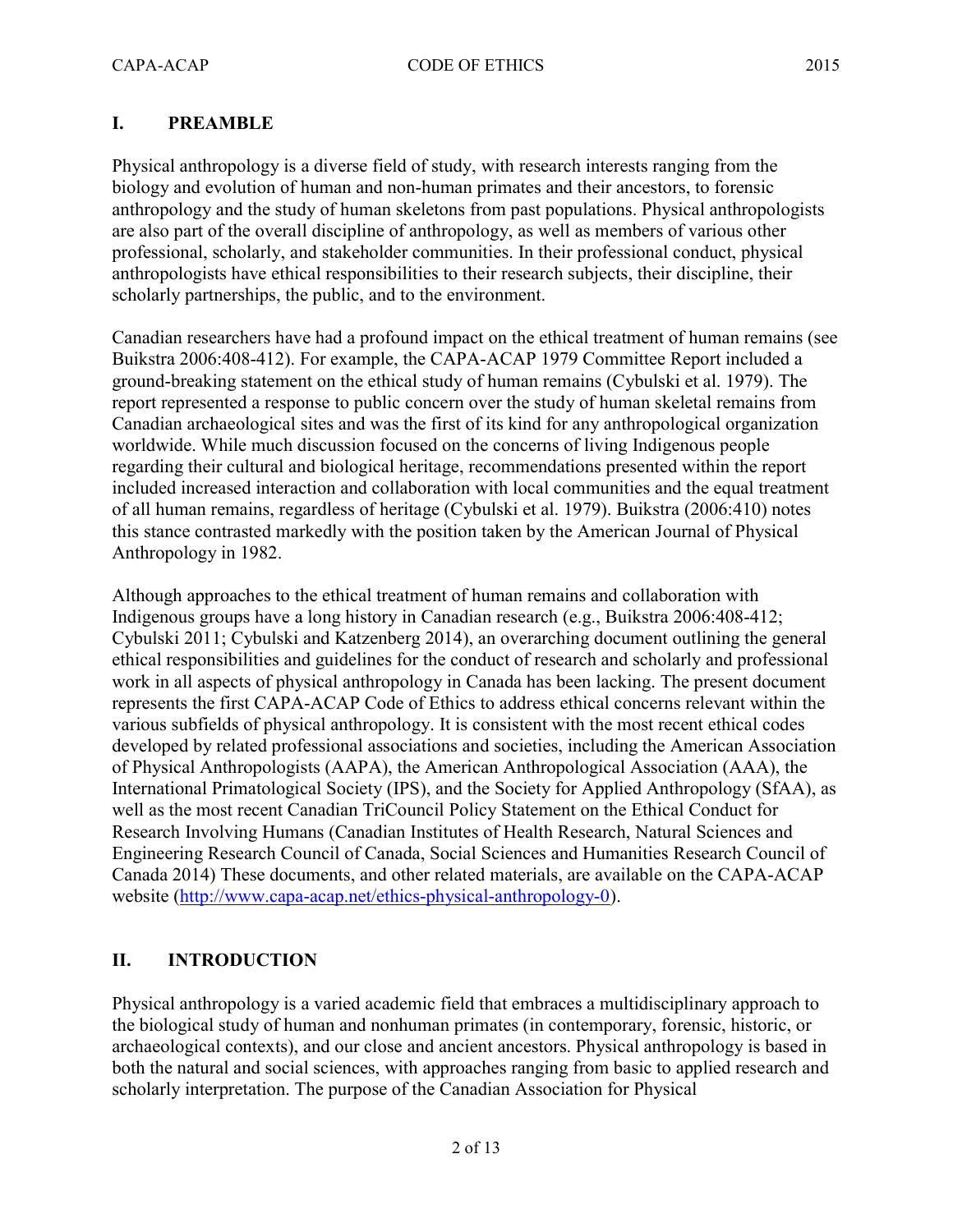Anthropology/L'Association Canadienne D'Anthropologie Physique (CAPA-ACAP) is to contribute to the advancement of the discipline of physical anthropology, and to promote the study of this varied field in Canada (http://www.capa-acap.net/about-capa-acap/missionstatement).

The study, teaching, and application of physical anthropology pose choices for which practitioners of this field are individually, and sometimes collectively, responsible. Because physical anthropology is such a varied field, every attempt has been made to ensure the CAPA-ACAP Code of Ethics encompasses all potential areas of interest to CAPA-ACAP members. Thus, the guidelines presented herein address general contexts, obligations, and relationships that should be considered in all ethical decision making processes. While no code or set of guidelines can anticipate every possible ethical situation, the CAPA-ACAP Code of Ethics outlines the primary responsibilities expected of its members and provides a framework within which to make informed ethical decisions. It is the responsibility of all CAPA-ACAP members to abide by this Code of Ethics, and to pursue research and academic endeavours related to physical anthropology in a dignified, understanding, and professional manner that reflects the ethical principles stated herein.

## III. RESEARCH RESPONSIBILITIES

Members of CAPA-ACAP must consider the opinions of all relevant stakeholders regarding the purpose(s), potential impact(s), and source(s) of support for research projects during all phases of research. Stakeholders include sources of funding (e.g., individuals, agencies, etc.), colleagues, collaborators, the people/animals being studied, and any others affected by the research. In order to guide CAPA-ACAP members in making ethical decisions, this section outlines members' responsibilities to the people, to non-human primates and other animals of study, to the descendants of human skeletal remains, to scholarship and science, and to the public in general.

#### A. Responsibility to the People of Study

When working with populations and culture groups, CAPA-ACAP members must follow the most recent edition of the TriCouncil Policy Statement: Ethical Conduct for Research Involving Humans (currently, Canadian Institutes of Health Research, Natural Sciences and Engineering Research Council of Canada, Social Sciences and Humanities Research Council of Canada 2014). In addition, members have the following responsibilities:

- 1. CAPA-ACAP members have primary ethical responsibilities to the people they study and to the people with whom they work. This can lead to decisions not to undertake or to discontinue a project when this primary obligation conflicts with other responsibilities (i.e., those owed to sponsors or clients) regardless of the contribution of new knowledge. These ethical obligations include:
	- i. Respecting the well-being of living people and the dignity of the deceased, including proper handling and treatment of skeletal remains, tissues, and other biological samples.
	- ii. Working for the long-term conservation of the archaeological, fossil, and historical records.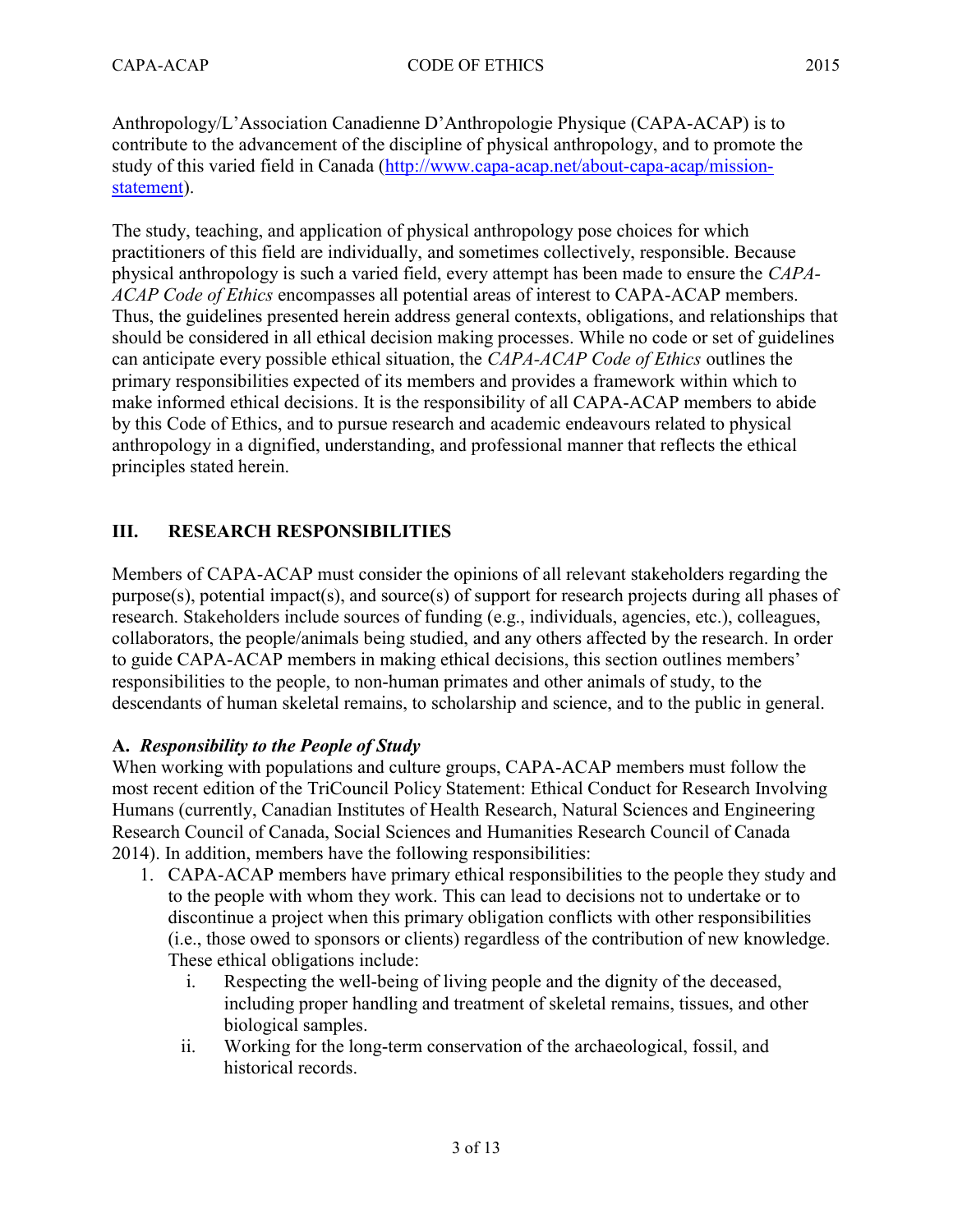- iii. Actively consulting with stakeholders to establish a working relationship that is beneficial to all parties.
- 2. Members must ensure their research does not harm the safety, dignity, or privacy of the people with whom they work, conduct research, or perform other professional activities.
- 3. CAPA-ACAP members must determine, in advance, whether their hosts/providers of information wish to remain anonymous or receive recognition, and make every effort to comply with those wishes. Members must present the possible impacts of either choice, and how both could be compromised despite their best efforts.
- 4. Members should obtain and document in advance the informed consent in writing if possible – of persons being studied, providing information, owning or controlling access to material being studied, or otherwise have interests which may be impacted by the research. The degree and breadth of informed consent required will depend on the nature of the project and may be affected by other codes, laws, and ethics of the country or community in which the research is pursued. It is the responsibility of the CAPA-ACAP member to identify and comply with other codes, laws, or ethics that may affect their project. Although the informed consent process should be initiated during project design, it should continue throughout the duration of the project by way of dialogue and consultation with those studied.
- 5. CAPA-ACAP members who, during the course of their research activities, have developed close and enduring relationships with either individual persons or communities providing information or with hosts must adhere to the obligations of openness and informed consent, while carefully and respectfully negotiating the limits of the relationship.
- 6. While members may gain personally from their work, they must not exploit individuals, or groups. They should recognize their debt to the societies in which they work and their obligation to reciprocate in appropriate ways.

## B. Responsibility to Descendent Groups

When working with unidentified human remains, CAPA-ACAP members are expected to abide by local legislation, and to treat the remains with care and respect. Coroners or medical examiners typically designate a qualified forensic anthropologist to determine the nature of the remains (forensic, historic, archaeological, etc.) and are responsible for contacting family members in modern cases. Archaeological and historic remains are under the jurisdiction of government agencies such as the Registrar of Cemeteries, or Archaeology Branch, which have provisions for contacting descendant groups. The guidelines provided here are intended for research contexts not normally covered by legislation and where permission is sought to excavate and/or examine historic or archaeological skeletal remains. As such:

- 1. CAPA-ACAP members should obtain permission for any destructive analysis (e.g., isotopic, histological, and/or DNA analyses, etc.), during the project planning stage.
- 2. Members should respect descendants' instructions regarding the skeletal remains of their ancestors, including but not limited to storage, handling, study, analysis, access to the remains, and repatriation.
- 3. In addition to the responsibility of disseminating research in general (see Sections E and F), if applicable, members should apprise the appropriate representatives of involved descendent groups of research findings and consider their opinions prior to the dissemination of the results.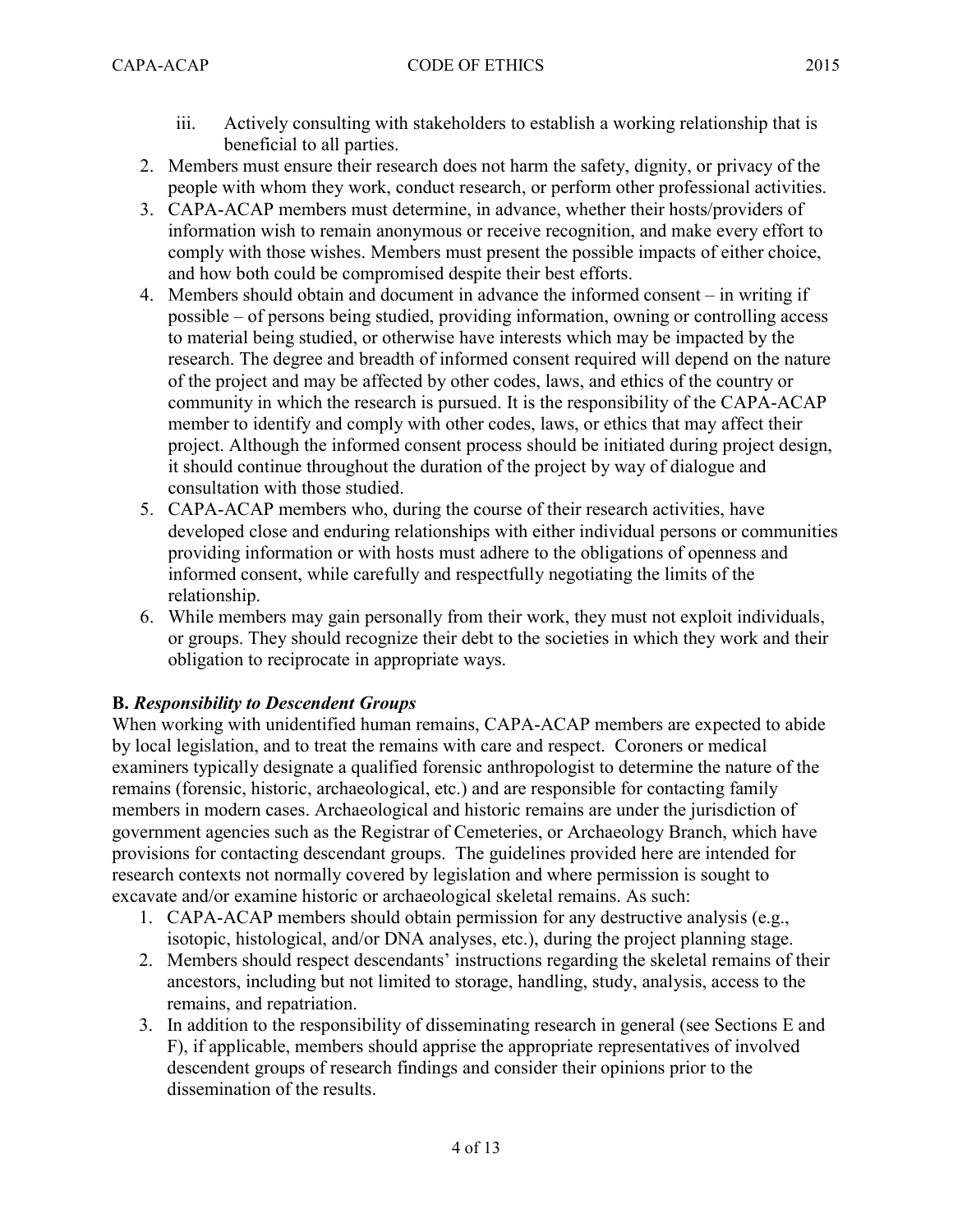4. CAPA-ACAP members should treat both descendants and the remains of their ancestors with dignity and respect (see Section A).

#### C. Recognition of the Particular Nature of Research with Indigenous People

Members whose research impacts Indigenous people, as subjects, descendant populations, or in any other way, must be aware of the particular nature and history of research with Indigenous communities which requires adherence to ethical standards that respect the principle of Indigenous self-determination and reflect sensitivity to Indigenous knowledge and the rights of Indigenous communities. Chapter 9 of the Tri-Council Policy Statement (2014) contains guidelines for interpreting ethical frameworks with Indigenous people in Canada and in other countries. These guidelines include the responsibilities of community engagement, respect for welfare, and a commitment to justice for Indigenous people. In addition, many Indigenous communities have developed their own protocols and guidelines for ethical approval, including in some cases the adoption of Ownership, Control, Access and Possession (OCAP) Principles (National Aboriginal health Organization 2007). Members have a responsibility to follow all ethical guidelines and protocols relevant to their research community and to respect the wishes of Indigenous communities regarding their research participation.

#### D. Responsibility to Non-Human Primates and Other Animals of Study

The Canadian Association for Physical Anthropology is committed to the ethical treatment of animals in research. CAPA-ACAP follows the guidelines developed by the International Primatological Society (2014) regarding the ethical treatment of animal research subjects. This includes the following:

- 1. Members accept the responsibility of stewardship for nonhuman primates and other animals, and this responsibility must be reflected in our management and conservation practices and research protocols whether in the field, laboratory, or other setting.
- 2. The number of nonhuman primates, and other animals, used in research should be the minimum required for valid research results.
- 3. Research should avoid pain and distress to nonhuman primates and other animals at every opportunity.
- 4. The potential benefits of any research should be evaluated against the potential risks to the nonhuman primate or other animal subjects. Such risk should be minimized.
- 5. Information on a species' natural history should be used to improve the management of nonhuman primate or other animal research subjects, including enrichment of their captive environments, to maximize physical and psychological well-being.
- 6. CAPA-ACAP recognizes that the concern of its members should be extended to nonhuman primates once they have become "surplus" to our research needs. This obligation entails ensuring quality care to the end of their natural lives whenever possible. Only in rare circumstances when all other solutions have been completely exhausted may euthanasia be considered as a means for dealing with surplus animals.

#### E. Responsibility to Scholarship and Science

All academics have the responsibility of clearly and respectfully disseminating their work. Responsibilities of CAPA-ACAP members to scholarship and science include:

1. Anticipating potential issues of ethical concern at all stages of research and develop strategies to eliminate or mitigate them.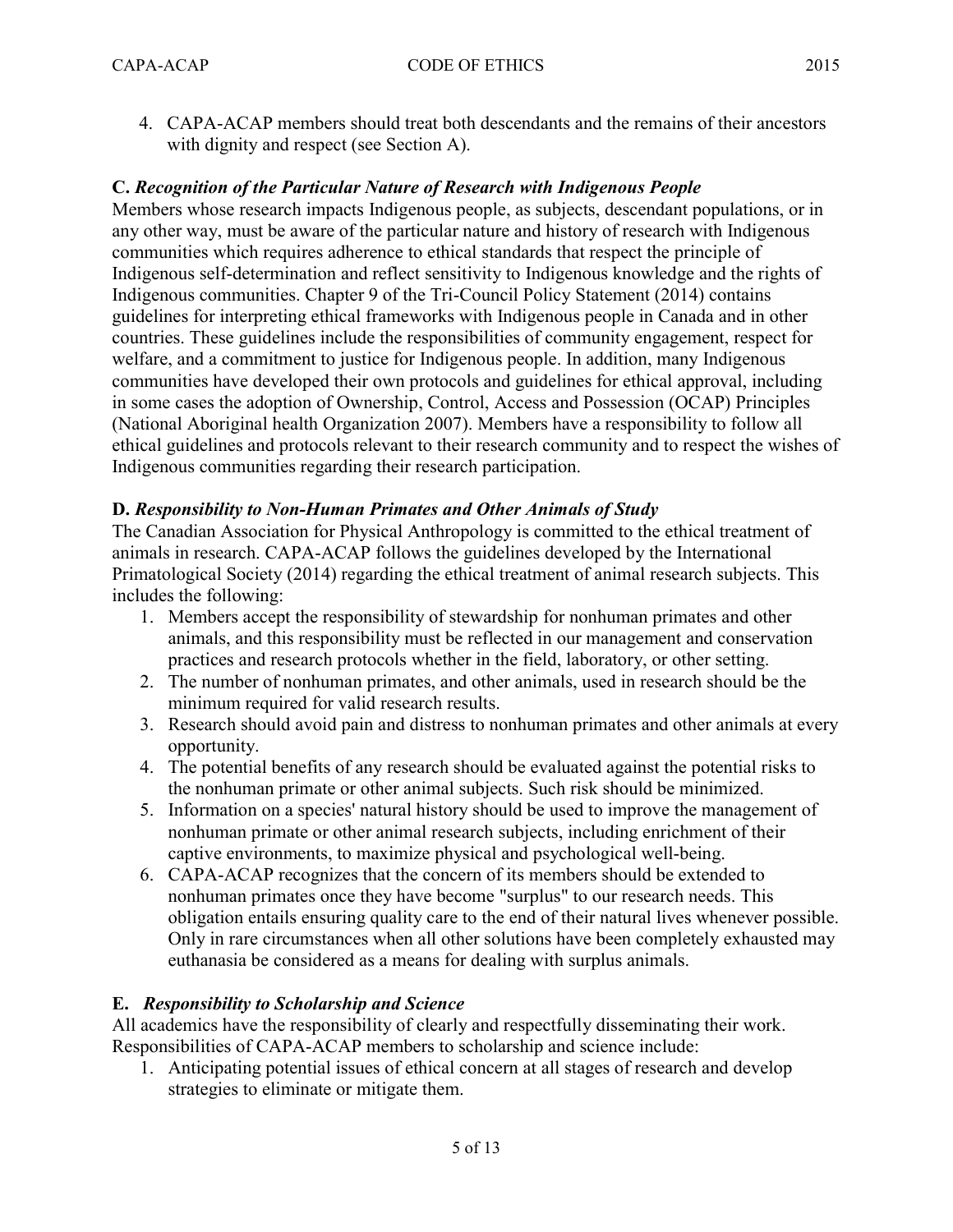- 2. Being responsible for the integrity and reputation of their discipline, of scholarship, and of science. Thus, CAPA-ACAP members are subject to the general moral rules of scientific and scholarly conduct and should not deceive or knowingly misrepresent (e.g., fabricate evidence, falsify, or plagiarize) their own research or that of others, obstruct the scientific/scholarly research of others, or attempt to prevent reporting of misconduct.
- 3. Preserving opportunities for future researchers to follow them into the field, laboratory, or classroom to the best of their ability.
- 4. Utilizing the results of their work in an appropriate fashion, and disseminating their findings to the scientific and scholarly community.
- 5. Seriously considering all reasonable requests for access to their data and other research materials for purposes of research. Each member should also make every effort to ensure preservation of their fieldwork data for use in posterity while respecting specific ethical contexts (e.g., partner peoples, communities, and organizations may negotiate the forms in which data may be preserved, disseminated, and re-used for research).

## F. Responsibility to the Public

The responsibility of disseminating research should not only include publications in the academic realm, but should also encompass public venues (e.g., town meetings, public school classes, popular magazine articles, etc.). The following points should guide CAPA-ACAP members when they engage with the public:

- 1. Members should make the results of their research appropriately available to all interested members of the public, including sponsors, students, decision makers, and other non-anthropologists. In doing so, members are responsible for the following:
	- i. Ensure any statements made are factual.
	- ii. Consider the social and political implications of the disseminated information.
	- iii. Ensure such information is well understood, properly contextualized, and responsibly utilized.
	- iv. Clearly state the empirical basis on which their reports are founded.
	- v. Recognize their qualifications, and philosophical or political biases.
	- vi. Recognize and clarify the limits of their expertise.
	- vii. Be aware of possible harm their data may cause the people they work with or their colleagues.
- 2. Members may choose to move beyond disseminating research results to a position of advocacy. Generally, this is an individual decision, not an ethical responsibility.

## IV. TEACHING

#### A. Responsibility to Students and Trainees

Another aspect of the dissemination of knowledge in academia is teaching and training the next generation of researchers. Educational institutions and wider organizations have ethical and legal codes which govern relations between teachers/mentors and their students/trainees, which may be more or less applicable depending on the discipline. For example, the nature of physical anthropological field studies often means teachers/mentors and students/trainees work closely with one another. In such situations, teachers of physical anthropology should be particularly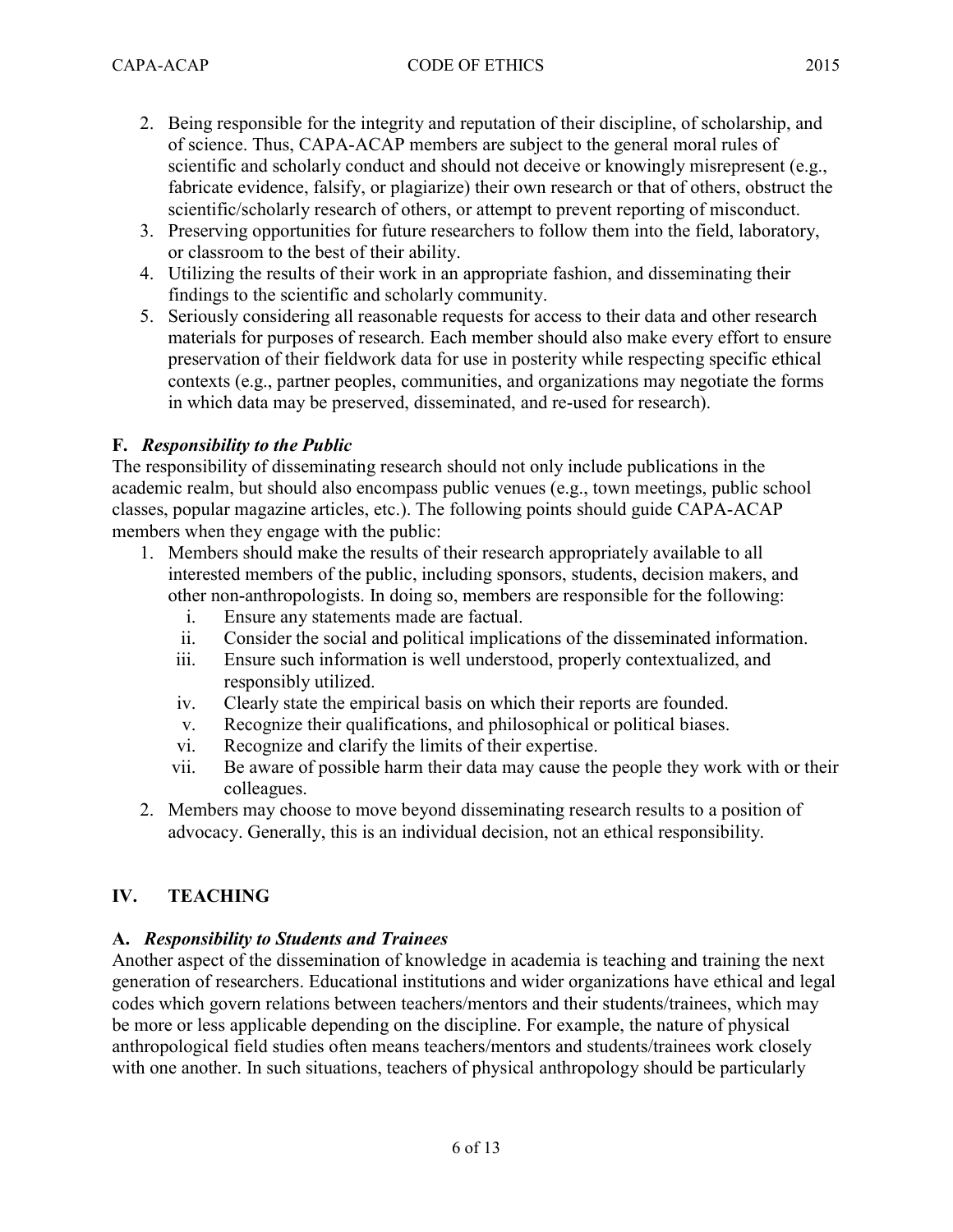sensitive to ways in which relevant ethical and legal codes apply. The following outline some widely recognized precepts all teachers/mentors should follow:

- 1. Teachers/mentors should conduct their programs in inclusive environments that preclude discrimination on the basis of sex, gender, sexual orientation, marital status, "race," ethnic background, national origin, social class, political convictions, disability, religion, age, or any other criteria irrelevant to academic performance.
- 2. Teachers'/mentors' duties include the following:
	- i. Make an effort to continually improve teaching/training techniques.
	- ii. Be available and responsive to student/trainee interests.
	- iii. Provide realistic counsel to students/trainees regarding career opportunities.
	- iv. Conscientiously supervise, encourage, and support students'/trainees' studies.
	- v. Be fair, prompt, and reliable in communicating evaluations.
	- vi. Assist students/trainees in securing research support (financial or otherwise).
	- vii. Help students/trainees when they seek professional placement (e.g., provide reference letters, etc.).
	- viii. Ensure students/trainees receive formalized safety training appropriate to their field and/or lab contexts (i.e., biohazard training, WHMIS training, lab safety training, blood-born pathogen training, etc.).
- 3. Regarding their students/trainees, teachers/mentors should:
	- i. Inform them of the ethical challenges involved in every phase of research.
	- ii. Encourage them to familiarize themselves with the content of this document, as well as other relevant materials.
	- iii. Encourage them to form a dialogue with colleagues on ethical issues.
	- iv. Discourage participation in ethically questionable projects.
	- v. Publicly acknowledge student/trainee assistance in research and preparation of their work (e.g., give students/trainees appropriate credit for co-authorship, etc.).
	- vi. Encourage students/trainees to publish worthy papers.
	- vii. Compensate students/trainees justly for their participation in all professional activities.
- 4. Regarding sexual relations:
	- i. Teachers/mentors should beware of the exploitation and serious conflicts of interest which may result if they engage in sexual or romantic relations with students/trainees. They must avoid sexual or other inappropriate liaisons with students/trainees for whose education and professional training they are in any way responsible.
	- ii. All CAPA-ACAP members have the responsibility to report cases of harassment and sexual assault, regardless of those involved (e.g., a supervisor, mentor, colleague, student, etc.) or where it occurred (e.g., in the lab, in the field, at a conference, on campus, etc.) to the authorities.

## V. APPLIED PHYSICAL ANTHROPOLOGY

Applied physical anthropologists should also consider the American Anthropological Association (1998) Code of Ethics and the Society for Applied Anthropology's Statement of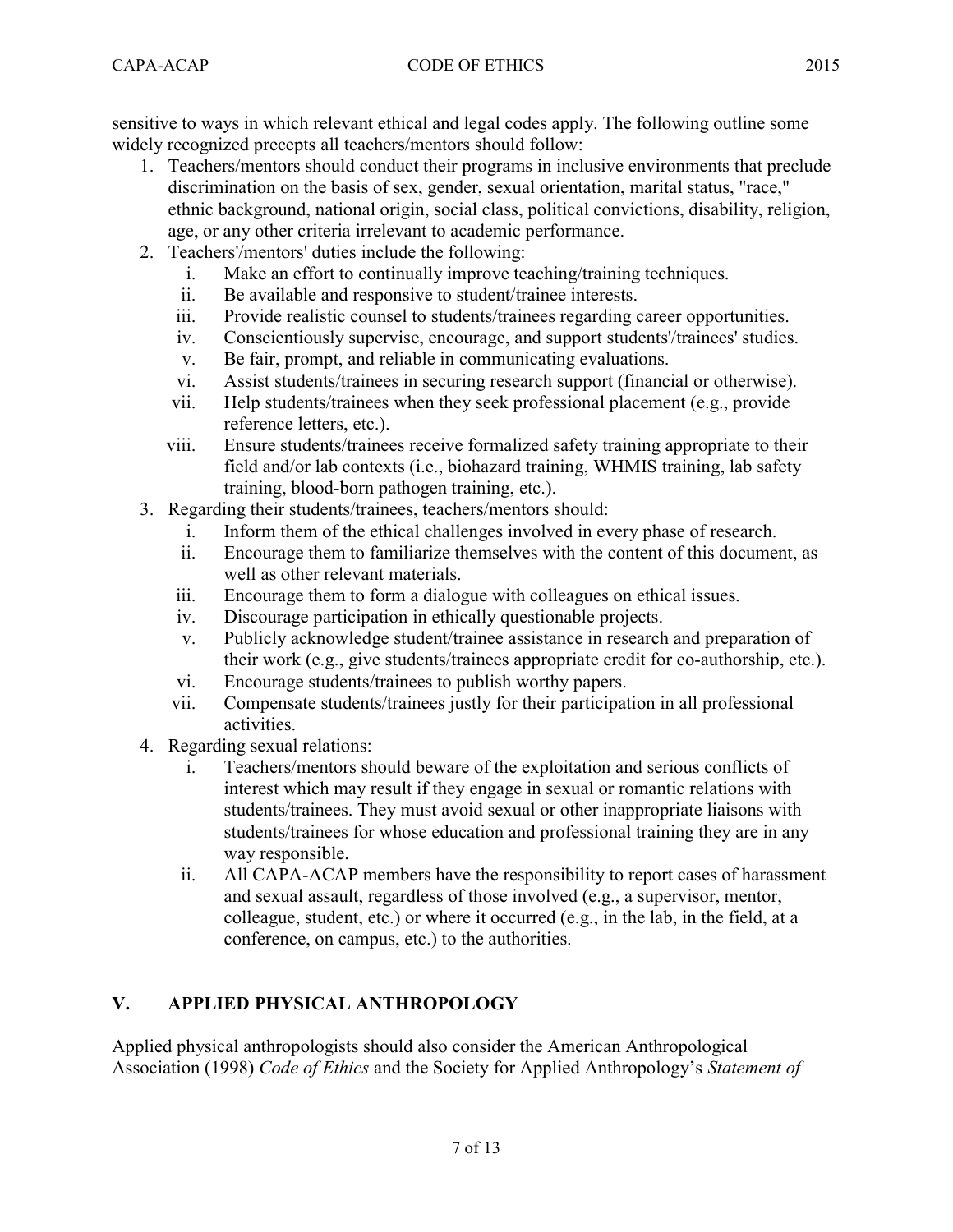Ethics and Professional Responsibilities (http://www.sfaa.net/about/ethics/). Irrespective of the specific circumstances of their employment:

- 1. Applied anthropologists have the same ethical responsibilities to the people (living and dead), to non-human primates and other animals of study, to descendent groups, to scholarship and science, and to the public, as do academic physical anthropologists. This includes planning and conducting research, obtaining consent, and disseminating results in an ethical, respectful, and consciences manner, as outlined above.
- 2. In all dealings with employers, physical anthropologists hired to pursue research or apply knowledge should be honest about their qualifications, capabilities, and aims.
- 3. Prior to making any professional commitments, they must review the purposes of prospective employers, taking into consideration the employer's past activities and future goals. In working for governmental agencies or private businesses, they should be especially careful not to promise or imply acceptance of conditions contrary to professional ethics or competing commitments.

## VII. ACKNOWLEDGMENTS

This document was compiled by the Ethics Subcommittee formed during the 42<sup>nd</sup> Annual CAPA-ACAP General Meeting (Fredericton, 2014). We give thanks to the various associations whose ethical codes and guidelines formed the basis of our own, including the American Association of Physical Anthropologists (AAPA), the American Association of Archaeology (AAA), and the International Primatological Society (IPS), among others. Finally, we are thankful to numerous CAPA-ACAP members who took the time to read, comment on, and approve this document and those voted to accept this Code of Ethics during the 43<sup>rd</sup> General Meeting (Winnipeg, 2015).

#### VIII. REFERENCES AND FURTHER READING

Alfonso, Marta P., and Joseph Powell. 2007. Ethics of flesh and bone, or ethics in the practice of paleopathology, osteology, and bioarchaeology. In: Vicki Cassman, Nancy Odegaard, and Joseph Powell (editors), Human Remains: Guide for Museums and Academic Institutions. Lanham, MD: Alta Mira Press, pp. 5-19

Buikstra, Jane E. 2006. Repatriation and bioarchaeology: Challenges and opportunities. In: Bioarchaeology: The Contextual Analysis of Human Remains, Buikstra, J. E., and Beck, L. A. (eds.). Burlington, MA: Academic Press, pp. 389-412.

Canadian Institutes of Health Research, Natural Sciences and Engineering Research Council of Canada, Social Sciences and Humanities Research Council of Canada. 2014. Tri-Council Policy Statement: Ethical Conduct for Research Involving Humans. Ottawa: Interagency Secretariat on Research Ethics. Available: http://www.pre.ethics.gc.ca/pdf/eng/tcps2- 2014/TCPS 2 FINAL Web.pdf . (Accessed May 15, 2015).

Colwell-Chanthaphonh, Chip. 2010. Remains unknown: Repatriating culturally unaffiliated human remains. Anthropology News 51(3):4-8.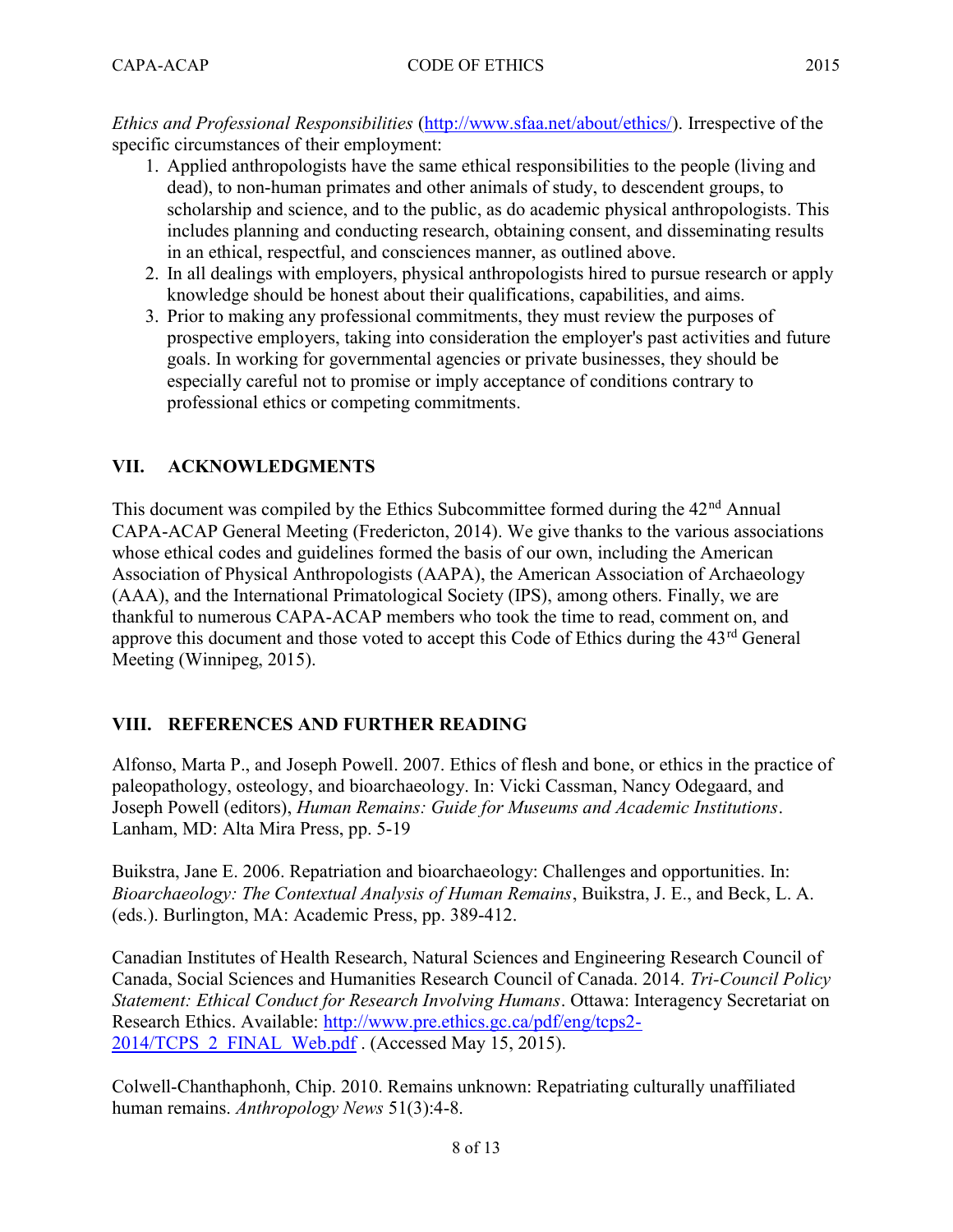Cybulski, J. S. 2011. Canada. In The Routledge Handbook of Archaeological Human Remains and Legislation: An International Guide to Laws and Practice in the Excavation, Study and Treatment of Archaeological Human Remains, Marquez-Grant, N., and L. Fibiger (eds.). London: Routledge (Taylor and Francis Group), pp. 525-530.

Cybulski, J.S., and M. A. Katzenberg. 2014. Bioarchaeology in Canada: origins and contemporary issues. In Archaeological Approaches to Human Remains: Global Perspectives, O'Donnabhain, B., and M. C. Lozada (eds.). New York: Springer, pp. 85-104.

Cybulski, J. S., N. S. Ossenberg, and W. D. Wade. 1979. Committee Report: Statement on the excavation, treatment, analysis and disposition of human skeletal remains from archaeological sites in Canada. Canadian Review of Physical Anthropology 1(1):32-36. Available: http://www.capa-acap.net/sites/default/files/basic-page/cybulski\_et\_al.\_1979.pdf. (Accessed March 15, 2015).

DeWitte, Sharon N. 2015. Bioarchaeology and the ethics of research using human skeletal remains. History Compass 13(1):10-19.

Ermine, Willie, Raven Sinclair, Bonnie Jeffrey. 2004. The Ethics of Research Involving Indigenous Peoples: Report of the Indigenous Peoples' Health Research Centre to the Interagency Advisory Panel on Research Ethics. Saskatoon SK: Indigenous Peoples' Health Research Centre.

Fedigan, Linda Marie. 2010. Ethical isues faced by field primatologists: Asking the relevant questions. American Journal of Primatology 72(9):754-771.

France, Diane L. 2012. Ethics in forensic anthropology. In: Dennis C. Dirkmaat (editor), A Companion to Forensic Anthropology. Blackwell Companions to Anthropology Series. Malden, M.A.: Wiley-Blackwell, pp. 666-682.

Hoeyer, Klaus, Lisa Dahlager, and Niels Lynöe. 2005. Conflicting notions of research ethics: The mutually challenging traditions of social scientists and medical researchers. Social Science and Medicine 61:1741-1749.

International Primatological Society. 2014, Code of Best Practices for Field Primatology. International Primatological Society. Available: http://www.internationalprimatologicalsociety.org/docs/Code%20of\_Best\_Practices%20Oct%20 2014.pdf . (Accessed March 15, 2015).

Jones, D. Gareth, and Robyn J. Harris. 1998. Archaeological human remains: Scientific, cultural, and ethical considerations. Current Anthropology 39(2):253-264.

Kaestle, Frederika A. 2003. The good, the bad, and the ugly: Promise and problems of ancient DNA for anthropology. In: Alan H. Goodman, Deborah Heath, and M. Susan Lindee (editors),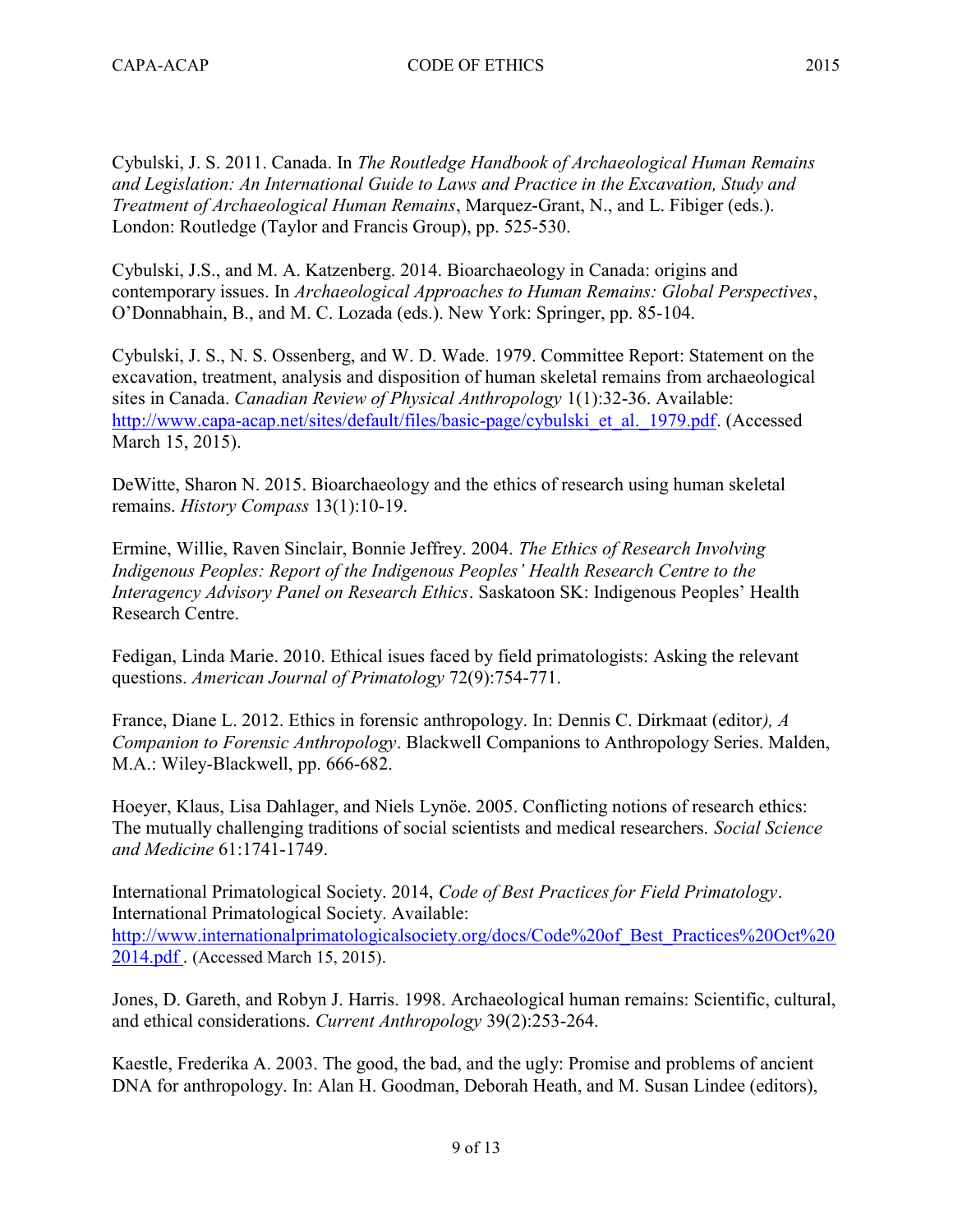Genetic Nature/Culture: Anthropology and Science Beyond the Two-Culture Divide. Berkeley: University of California Press, pp. 278-296.

Katzenberg, M. Anne. 2001. Destructive analyses of human remains in the age of NAGPRA and related legislation. In: Larry Sawchuk and Susan Pfeiffer (editors), Out of the Past: The History of Human Osteology at the University of Toronto. Toronto: CITDPress. Available: http://www.sfu.ca/kbipinch/trim/s/media/objects/T0129.pdf (Accessed Nov. 27, 2014).

Lambert, Patricia M. 2012. Ethics and issues in the use of human skeletal remains in paleopathology. In: Anne L. Grauer (editor), A Companion to Paleopathology. Malden, MA: Blackwell Publishing Ltd., pp. 15-33.

Marin, Debra L., Ryan P. Harrod, and Ventura R. Pérez. 2013. Bioarchaeology: An Integrated Approach to Working with Human Remains. Manuals in Archaeological Method, Theory and Technique. New York: Springer Science and Business Media.

MacClancy, Jeremy, and Agustín Fuentes. 2013. Ethics in the Field: Contemporary Challenges. New York: Berghahn Books.

MacKinnon, K. C., and E. P. Riley. 2010. Field primatology of today: Current ethical issues. American Journal of Primatology 72(9):749-753.

National Aboriginal Health Organization. 2007. OCAP: Ownership, Control, Access and Possession. Available at: http://www.naho.ca/documents/fnc/english/OCAP.pdf. (Accessed May 29, 2015).

Rose, Jerome C., Thomas J. Green, and Victoria D. Green. 1996. NAGPRA is forever: Osteology and the Repatriation of Skeletons. Annual Review of Anthropology 25:81-103.

Scarre, Chris and Geoffrey Scarre. 2006. The Ethics of Archaeology: Philosophical Perspectives on Archaeological Press. Cambridge: Cambridge University Press.

Seidemann, Ryan M. 2004. Authorship and control: Ethical and legal issues of student research in archaeology. Albany Law Journal of Science and Technology 451. Available: http://heinonline.org/HOL/LandingPage?handle=hein.journals/albnyst14&div=19&id=&page= (Accessed Nov. 27, 2014).

Society for Applied Anthropology. n.d. Statement of Ethics and Professional Responsibilities. Oklahoma City, OK: Society for Applied Anthropology. Available: http://www.sfaa.net/about/ethics/ (accessed May 29, 2015).

Steele, Caroline. 2009. Archaeology and the forensic investigation of recent mass graves: Ethical issues for a new practice of archaeology. Archaeologies: Journal of the World Archaeological Congress 4(3):414-428.

Turner, Trudy R. (editor). 2005. Biological Anthropology and Ethics: From Repatriation to Genetic Identity. Albany: State University of New York Press.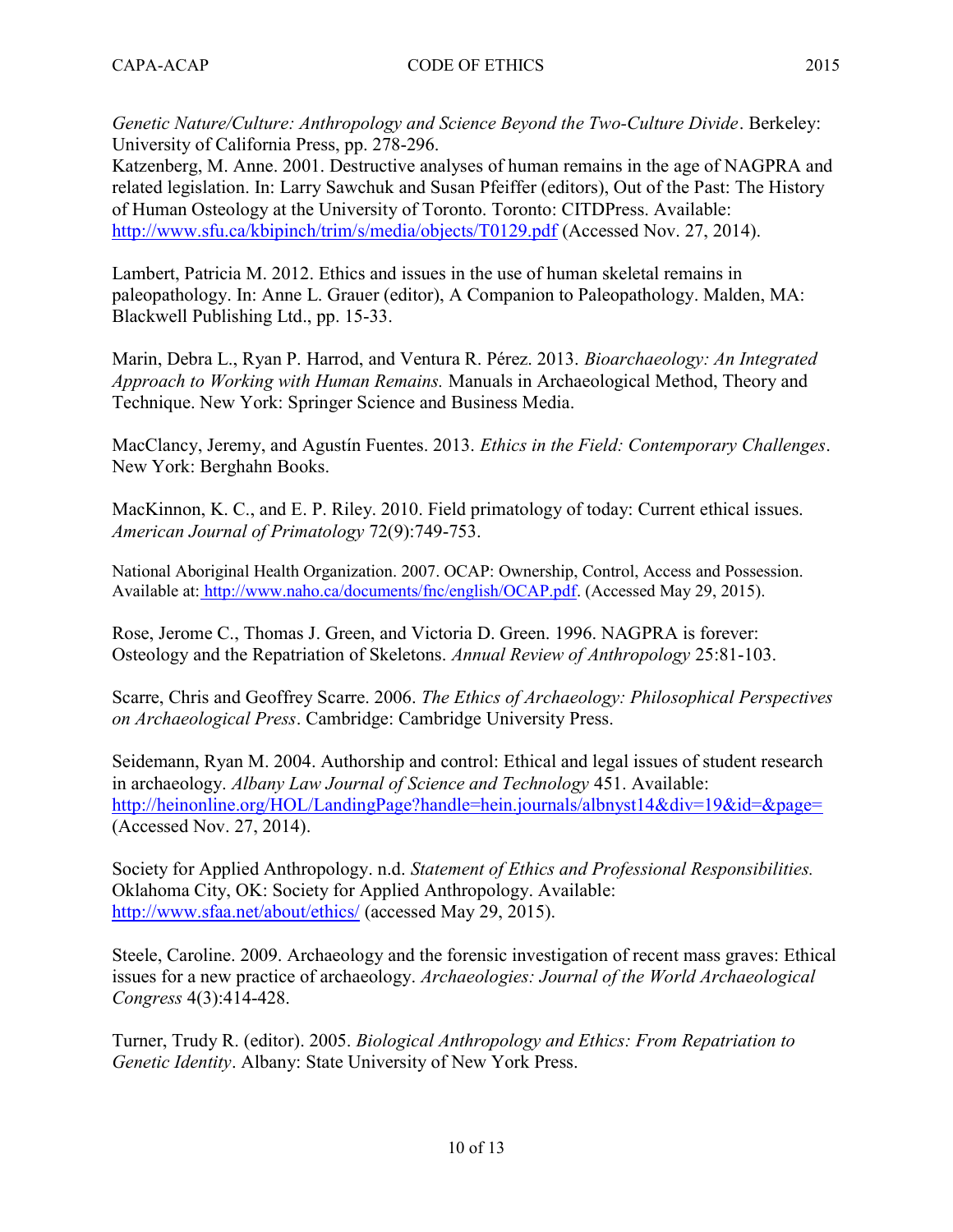Turner, Trudy R. 2010. Ethical considerations for human biology research. In: Michael P. Muehlenbein (editor), Human Evolutionary Biology. Cambridge: Cambridge University Press, pp. 144-149.

Turner, Trudy R. 2012. Ethical issues in human population biology. Current Anthropology 53(S5):S222-S232.

Upshaw Downs, J. C., and Anjali Ranadive Swienton (editors). 2012. Ethics in Forensic Science. Oxford: Academic Press.

Walker, Philip L. 2008. Bioarchaeological ethics: A historical perspective on the value of human remains. In: M. Anne Katzenberg and Shelley R. Saunders (editors), Biological Anthropology of the Human Skeleton. Hoboken, NJ: John Wiley & Sons, Inc., pp. 3-40.

Zimmerman, Larry J., Karen D. Vitelli, and Julie Hollowell-Zimmer (editors). 2003. Ethical Issues in Archaeology. Walnut Creek, CA: AltaMira Press.

Zuckerman, Molly K., Kelly R. Kamnikar, and Sarah A. Mathena. 2014. Recovering the 'body politic': a relational ethics of meaning in bioarchaeology. Cambridge Archaeological Journal 24(3):513-522.

## IX. OTHER RELEVANT ETHICAL STATEMENTS

#### American Academy of Forensic Sciences

American Academy of Forensic Sciences. n.d. Code of Ethics and Conduct. Available: http://www.aafs.org/about/aafs-bylaws/article-ii-code-ethics-and-conduct

#### American Anthropological Association

American Anthropological Association. 1998. Code of Ethics. Available: http://www.aaanet.org/\_cs\_upload/issues/policy-advocacy/23970\_1.pdf

#### American Association of Physical Anthropologists

American Association of Physical Anthropologists. 2003. Code of Ethics of the American Association of Physical Anthropologists. Available: http://physanth.org/documents/3/ethics.pdf

#### Animal Behavior Society

Animal Behavior Society. 1991. Guidelines for the use of animals in research. Animal Behavior 41(1):183-186.

— 2012. Guidelines for the treatment of animals in behavioural research and teaching. Animal Behaviour 83:301-309. Available: http://www.elsevier.com/\_\_data/promis\_misc/ASAB2006.pdf

## Archaeological Institute of America

Archaeological Institute of America. 1991. Code of Ethics. American Journal of Archaeology 95(2):285.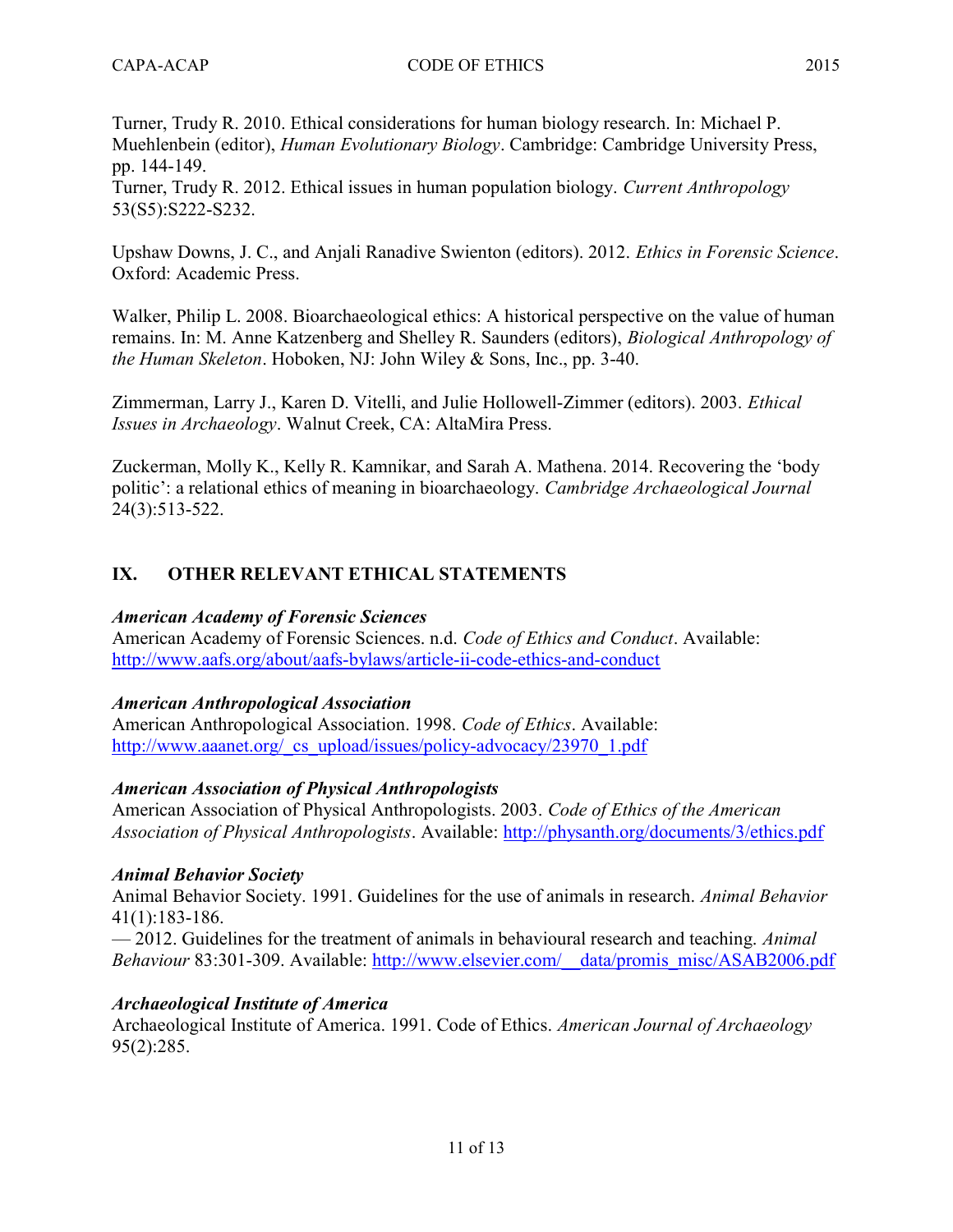— 1994. Code of Professional Standards. (Supplements and expands but does not replace the earlier Code of Ethics). Available:

http://www.archaeological.org/pdfs/AIA\_Code\_of\_EthicsA5S.pdf

## Canadian Archaeological Association

Canadian Archaeological Association. n.d. Principles of Ethical Conduct. Available: http://canadianarchaeology.com/caa/about/ethics/principles-ethical-conduct

## Canadian Institutes of Health Research, Natural Sciences and Engineering Research Council of Canada, and Social Sciences and Humanities Research Council of Canada.

Canadian Institutes of Health Research, Natural Sciences and Engineering Research Council of Canada, Social Sciences and Humanities Research Council of Canada. 2014. Tri-Council Policy Statement: Ethical Conduct for Research Involving Humans. Available: http://www.pre.ethics.gc.ca/pdf/eng/tcps2-2014/TCPS\_2\_FINAL\_Web.pdf.

## International Primatological Society (IPS)

International Primatological Society n.d. Principles for the Ethical Treatment of Non-Human Primates. Available:

http://www.internationalprimatologicalsociety.org/docs/IPS%20ethical%20guidelines%20FINA L.pdf

— 2014, Code of Best Practices for Field Primatology. Available: http://www.internationalprimatologicalsociety.org/docs/Code%20of\_Best\_Practices%20Oct%20 2014.pdf

# National Academy of Sciences

National Academy of Sciences. 1995 On Being a Scientist: Responsible Conduct in Research. 2nd edition. Washington, D.C.: National Academy Press. Available: http://w.astro.berkeley.edu/~kalas/labs/documents/On\_being\_a\_scientist.pdf

## National Association for the Practice of Anthropology

Sigma Xi. 1988. Ethical Guidelines for Practitioners. — 1992. Statement on the Use of Animals in Research. American Scientist 80(1):73-76. National Association for the Practice of Anthropology. n.d. Ethical Guidelines. Available: http://practicinganthropology.org/about/ethical-guidelines/

## Native American Graves Protection and Repatriation Act

1990. Native American Graves Protection and Repatriation Act (25 U.S. Code 3001 et seq). Washington, D. C.: National Park Service, US Department of the Interior. Available at: http://www.nps.gov/nagpra/mandates/25usc3001etseq.htm

## Society for American Archaeology

Society for American Archaeology. 1996. Principles of Archaeological Ethics. Available: http://www.saa.org/AbouttheSociety/PrinciplesofArchaeologicalEthics/tabid/203/Default.aspx

Society for Applied Anthropology